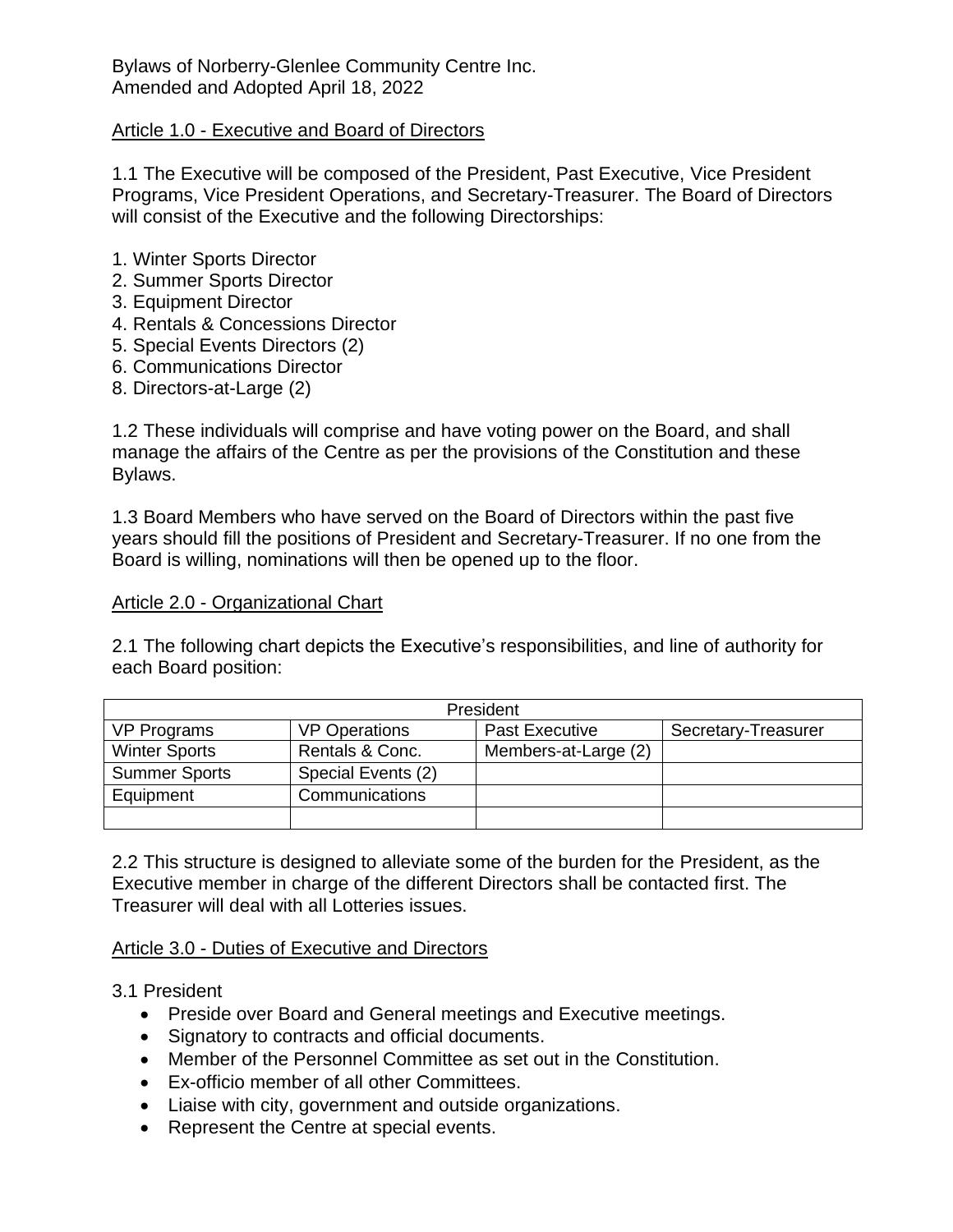- Assist with interpretation and enforcement of Constitution, Bylaws and policies.
- Represent the Centre at Riel C.C. Board meetings, or designate representative.

3.2 Past Executive

- Advisor to the Board and Executive.
- Must be a former member of the Executive whose term ended immediately before being elected to this position.
- Member of the Rentals Committee and Personnel Committee.
- Investigate and report in writing on any members' complaints not appearing before the Board and recommend a solution.
- Chairs the Nominating Committee as set out in the Constitution.
- Member of the Personnel Committee as set out in the Constitution.

3.3 Vice President Programs

- Supervise and help co-ordinate the Winter and Summer Sports Directors and Equipment Director.
- Chair any Executive meetings in the President's absence.
- Assist other Executive and Board Members where needed.
- Member of the Personnel Committee as set out in the Constitution.

3.4 Vice President Operations

- Supervise and help coordinate the Rentals & Concessions Director, Special Events Directors and Communications Director.
- Oversee facility and equipment maintenance and improvements.
- Assist other Executive and Board Members where needed.
- Chair the Personnel Committee as set out in the Constitution.
- Lead the supervision and evaluation of all employees.

3.5 Secretary-Treasurer

- Supervise and document all financial affairs and financial reporting of the Centre as described in the Constitution and according to City of Winnipeg policies.
- Submit financial reports to the city on all fundraising events other than raffles.
- Organize a yearly review of the Centre's books and financial records.
- Provide tax receipts where necessary.
- Oversee insurance claims.
- Supervise Lotteries to ensure that all reporting is completed properly.
- Oversee organizational record-keeping (minutes, Constitution and Bylaws, policies).
- Assist other Executive and Board Members where needed.
- Assist with interpretation and enforcement of Constitution, Bylaws and policies.
- Member of the Personnel Committee as set out in the Constitution.

3.6 Winter Sports Director

- Co-ordinate and supervise all winter sports activities.
- Keep informed of all association meetings and attend SVMHA meetings as NGCC Director.
- Work with Equipment Director on equipment requirements.
- Oversee and assist with registration for winter sports.
- Submit annual budget requests as required.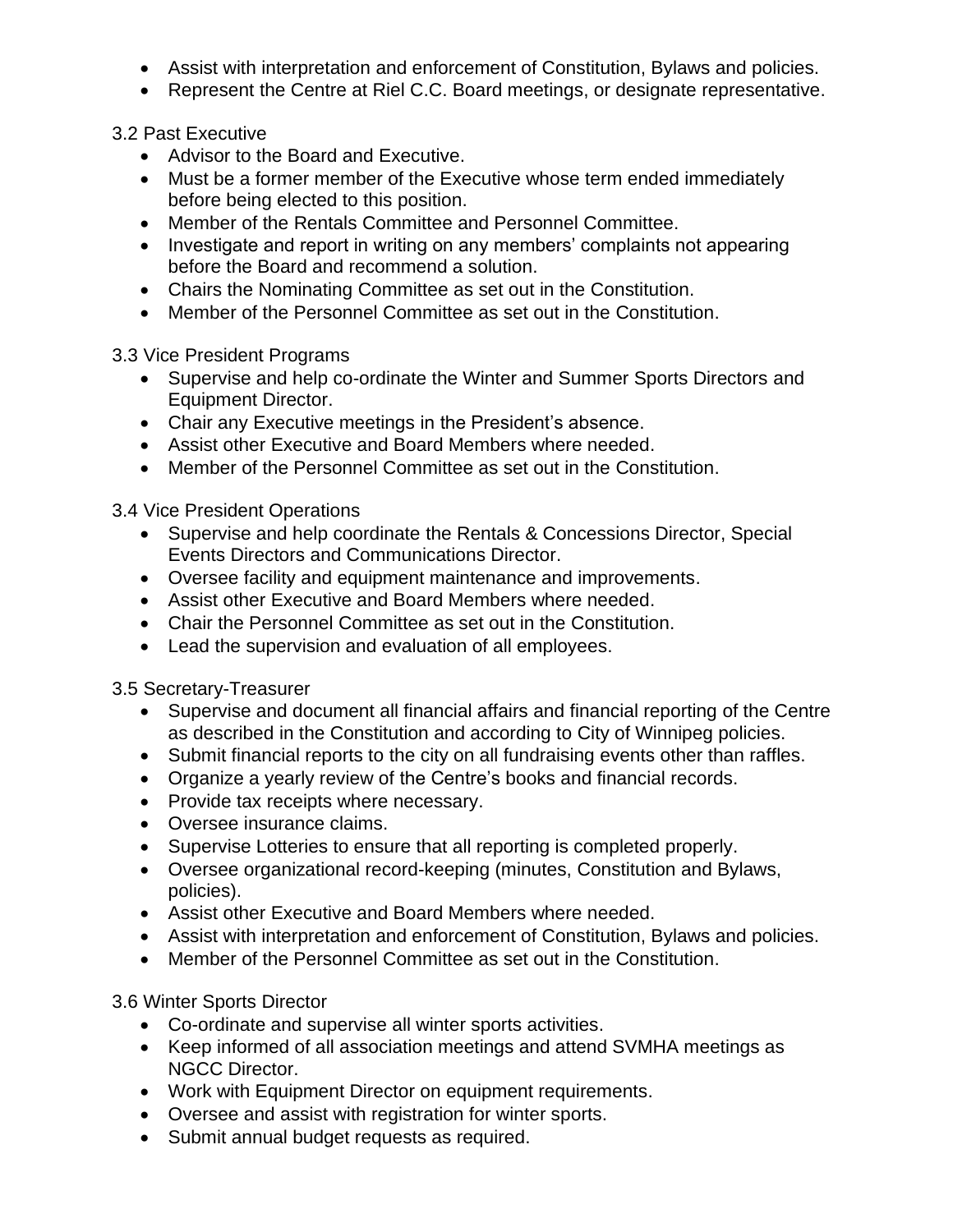### 3.7 Summer Sports Director

- Co-ordinate and supervise all summer sports activities.
- Recruit and assist convenors for Mini Soccer, Baseball and Basketball.
- Recruit and assist convenor for field scheduling.
- Work with convenors to assign and supervise coaches for teams and keep them informed of all community centre and association rules.
- Keep informed of all association meetings.
- Work with Equipment Director on equipment requirements.
- Submit annual budget requests as required.

3.8 Equipment Director

- Work with individual sport equipment convenors to assign and retrieve all uniforms and equipment to the respective teams.
- Organize and record all equipment and keep and up-to-date Inventory.
- Oversee the acquisition of new and replacement equipment and uniforms.
- Recruit donations or sponsorship of equipment and uniforms.
- Work with Winter and Summer Sports Directors on equipment requirements and assist where needed.
- Submit annual budget requests as required.

3.9 Rentals & Concessions Director

- Oversee up-to-date financial reports (deposits and invoices) for the hall, bar and concessions.
- Oversee facility rentals.
- Supervise equipment repairs and necessary replacement.
- Recruit and supervise bartenders for Centre functions.
- Upkeep bar and concession supplies.
- Chair of the Rentals Committee.
- Submit annual budget requests as required.

3.10 Community Liaison

- Develop and oversee public information and awareness strategies, advertising and promotion.
- Develop and oversee sponsorship programs, fundraising and donations.
- Responsible for the production of newsletters and school drops, signage and printed materials.
- Liaise with media.
- Responsible for coordinating apparel design, logos and team colors.
- Oversee website and social media upkeep and content of permanent reader boards at each site.
- Assist with development of special events.

3.11 Special Events Directors (2)

- Coordinate annual Knight of Celebration.
- Develop and coordinate special events including Pre-Teen Dances, Movie Knight and Lunch With Santa/Holiday Event.
- Co-chairs of the Special Events Committee.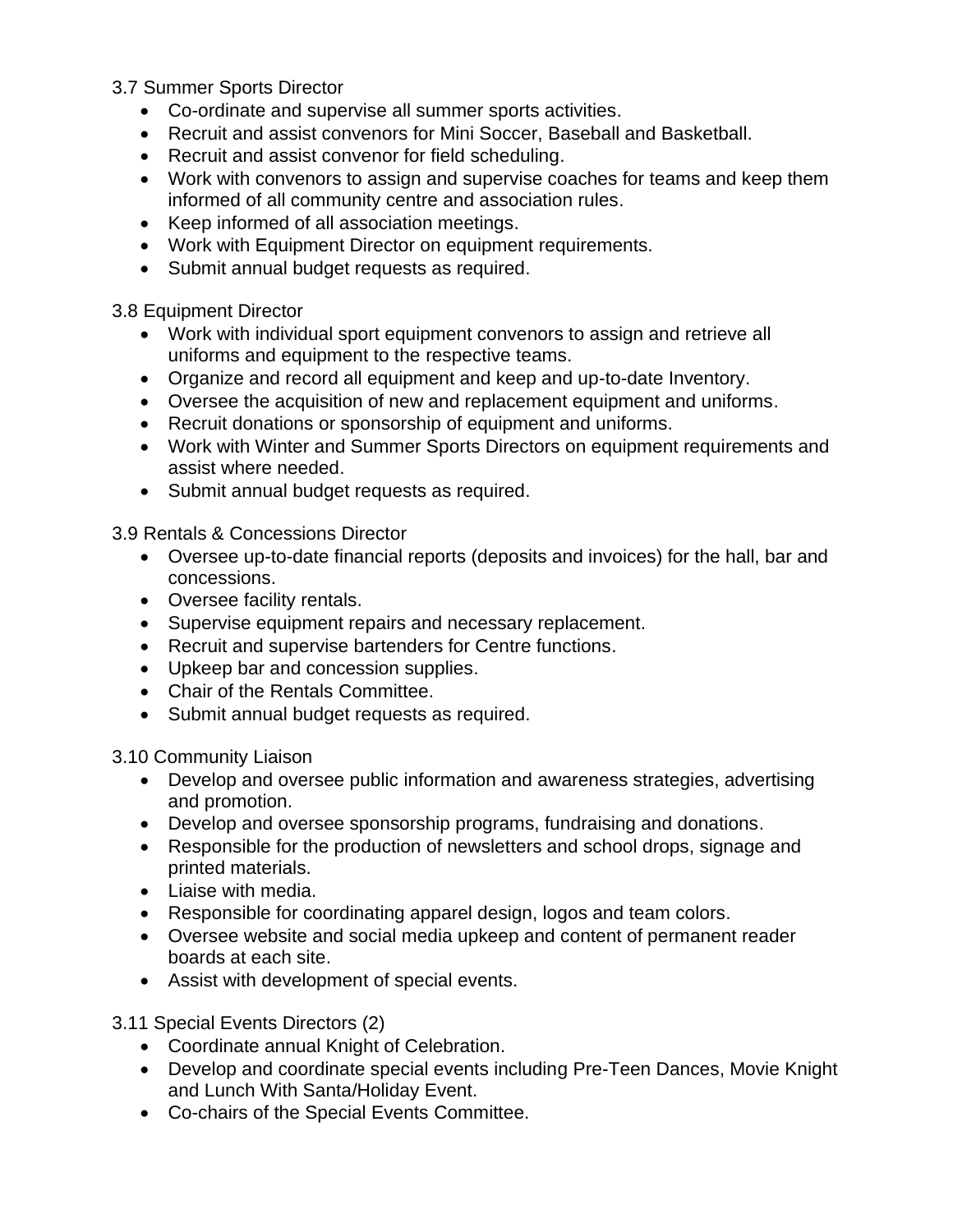- Develop and recommend to the Board other such events to foster and support community and family involvement.
- Submit annual budget requests as required.

3.12 Members-at-Large (2)

- Assist with the planning, development and delivery of programs and services, in particular special events.
- Member of the Special Events Committee.

# Article 4.0 - Standing Committees

# 4.1 Rentals Committee

Chaired by the Rentals and Concessions Director.

Other members include Past Executive and other members designated by the Board. Committee will annually review rental rates for the centre's facilities and services and submit annual budget estimates.

4.2 Special Events Committee

Chaired by the Special Events Directors.

Other members include the Members-at-Large and other members designated by the Board.

Committee will develop and organize special events and submit annual budget estimates.

4.3 Personnel Committee

As set out in Section 13.3 of the Constitution.

4.4 Nominating Committee

As set out in Section 11.3 of the Constitution.

## Article 5.0 – Financial Expenditures

5.1 No service/supplies shall be pre-paid for more than 50% of the total cost.

5.2 The Board authorizes the Operations Manager, Executive Assistant and Directors to purchase day-to-day supplies as required within the annual approved budget of their department or program.

## Article 6.0 - Notice and Scheduling of Board and Committee Meetings

6.1. Notice of regular meeting of the Board including minutes of the previous meeting and a preliminary meeting agenda shall be sent to each Board member at least seven (7) days prior to the meeting.

6.2. Unless otherwise decided by the Board of Directors, regular meetings shall be held at the Centre on the second Monday of month, commencing at 6:30 p.m.

6.3. Notice of special meetings of the Board must be made to each Board member at least seven (7) days prior to the meeting. Only items specified in the notice of the meeting shall be discussed.